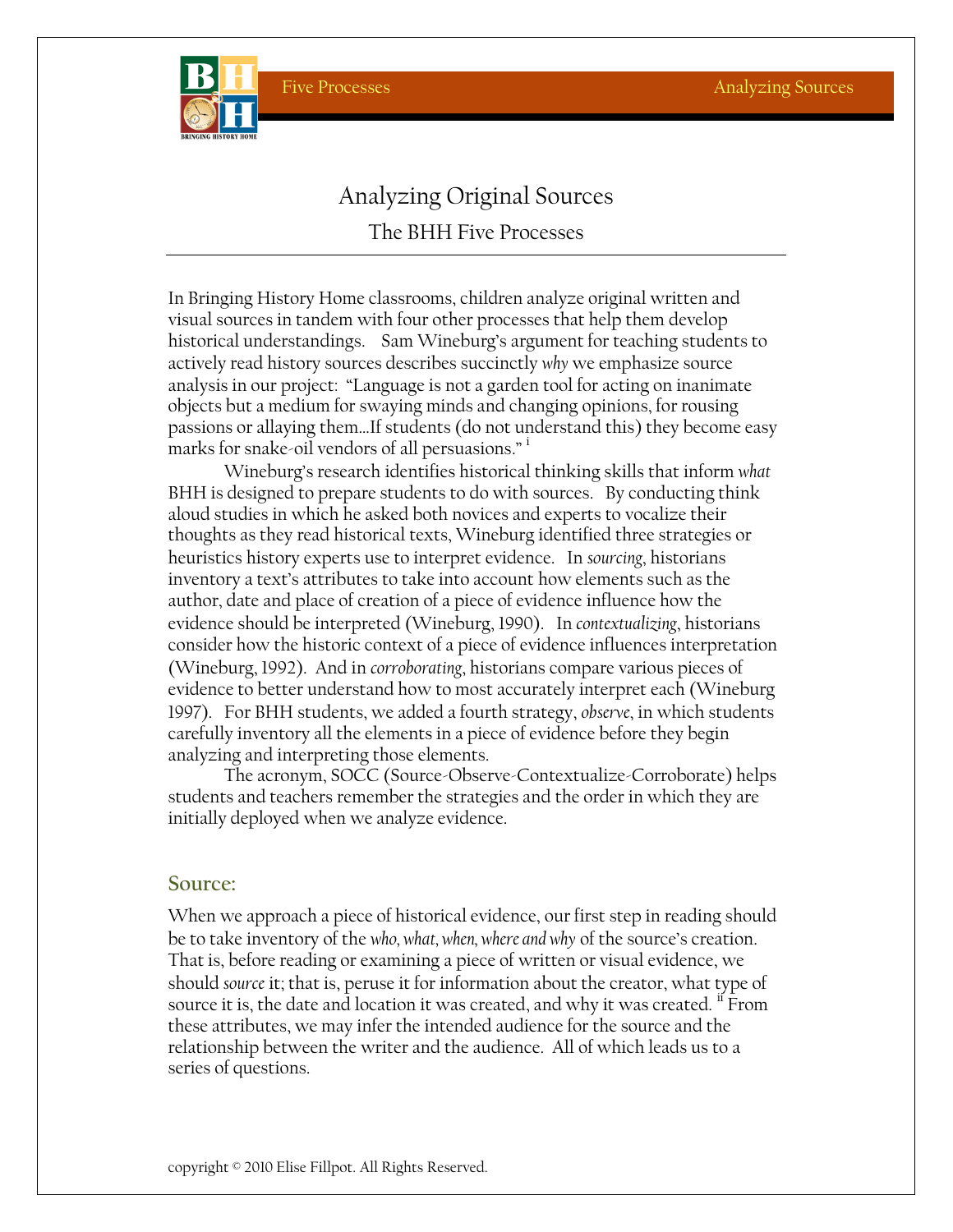

**How does our sourcing, or understanding of the information in a source's attributes, influence how we can accurately question that particular piece of evidence...** 

 $\Diamond$  Does our prior knowledge about the attributes help us determine how to question the document? In BHH, we call this C*ontextualizing* and we'll look more closely at that skill below.

 $\Diamond$  Do we need to seek information in additional evidence or accounts to help us determine how we can accurately question this evidence? We call this *Corroborating*, and again, we'll look more closely in a moment.

## **Observe:**

Careful, neutral observation is the second skill we deploy when investigating evidence. This step involves taking inventory of the elements in a visual or written piece of evidence, without jumping to conclusions about those elements. For example, when we observe a photograph of African Americans picking cotton, we identify only that, rather than assuming that we see slaves or sharecroppers or independent farmers working their own land. In order to determine the economic and legal status of the people in the picture, we must put

what we observe into play with the source attributes, the context of the picture, i.e. what we know about the history of African Americans and farming in the United States (if that is the country in which the image was made), and possibly other pieces of evidence or secondary texts.

### **Contextualize:**

This means that as we read a piece of evidence, we try to understand it in the context of the time and place in which it was created. In other words, we use the information we gleaned in our *Sourcing*to situate the evidence in a particular time. We then use our prior knowledge of that particular time to help us decide how to interpret the evidence.<sup>iii</sup> In our example of African Americans working in a cotton field, we use the image's source attributes -- date of creation, 1890, and location, the United States  $\sim$  to contextualize the image with our prior knowledge of the end of legal slavery in 1865. By contextualizing the image, we infer that the people in the photograph are not slaves.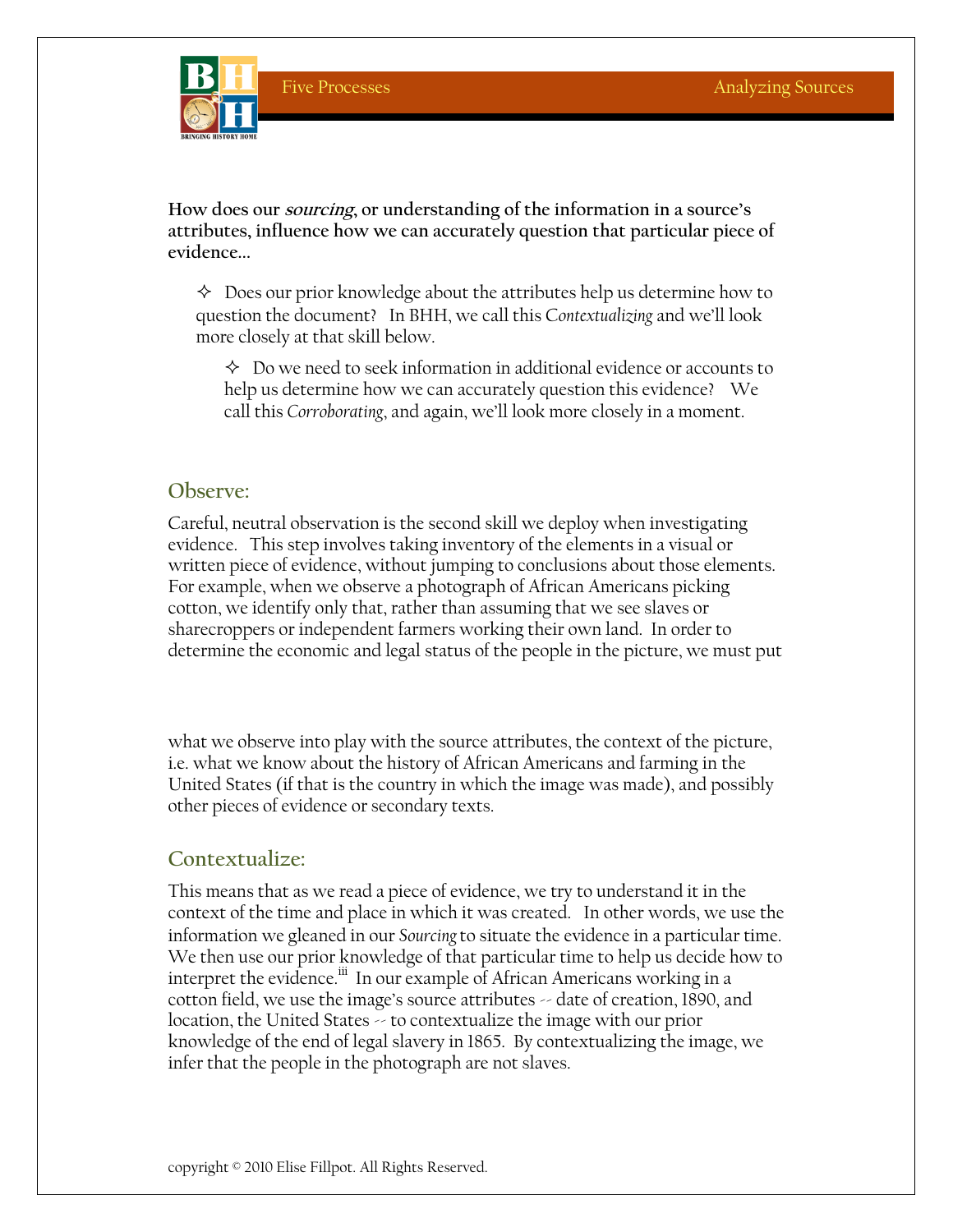

# **Corroborate**

This process refers to what we must sometimes do to accurately interpret a single source, and then to use it as part of a wider history investigation. Almost always, when we are deciding how to question and interpret a piece of historic evidence, we must compare that single piece with other pieces.<sup>iv</sup> If we read a letter from one Norwegian pioneer woman to her sister in New York City, can we generalize from that letter? Can we accurately conclude that it tells us all there is to understand about that woman's life as a pioneer, and about all other pioneer women? No; that would be an inaccurate use of the letter.

By itself, we can only question this letter to learn what it suggests about one woman's correspondence in one moment in time. To determine whether the events conveyed in the letter were exceptional or typical of the woman's experiences as a pioneer, we must compare it with other letters she wrote to different people during different times of her life. And if we want to determine whether the author's life was similar to other pioneers' lives, then we must compare her letters with those written by other pioneer women.

Just as we wouldn't start children off with calculus in math, we don't expect students in history to dive into source analysis at an expert level. We do, however, want to help them develop accurate ideas about the nature of historic sources right off the bat. Otherwise, students develop misconceptions that hinder their engagement in history as an interpretive and evidence-based enterprise.

British researchers who have studied student conceptions of history identified student ideas about the nature of historic evidence. In some of these ideas, historic sources are…

 *Pictures of the past.* In this conception, students haven't given thought to the origins of historic evidence. Sources are not questioned, they don't have authors or contexts. They simply provide direct access to the past.

 $\Diamond$  Testimony. The past is reported either well or badly by its witnesses. In this idea, the criteria for assessing and comparing evidence is to simply ask whether a source is biased or unbiased, "right or wrong", true or untrue.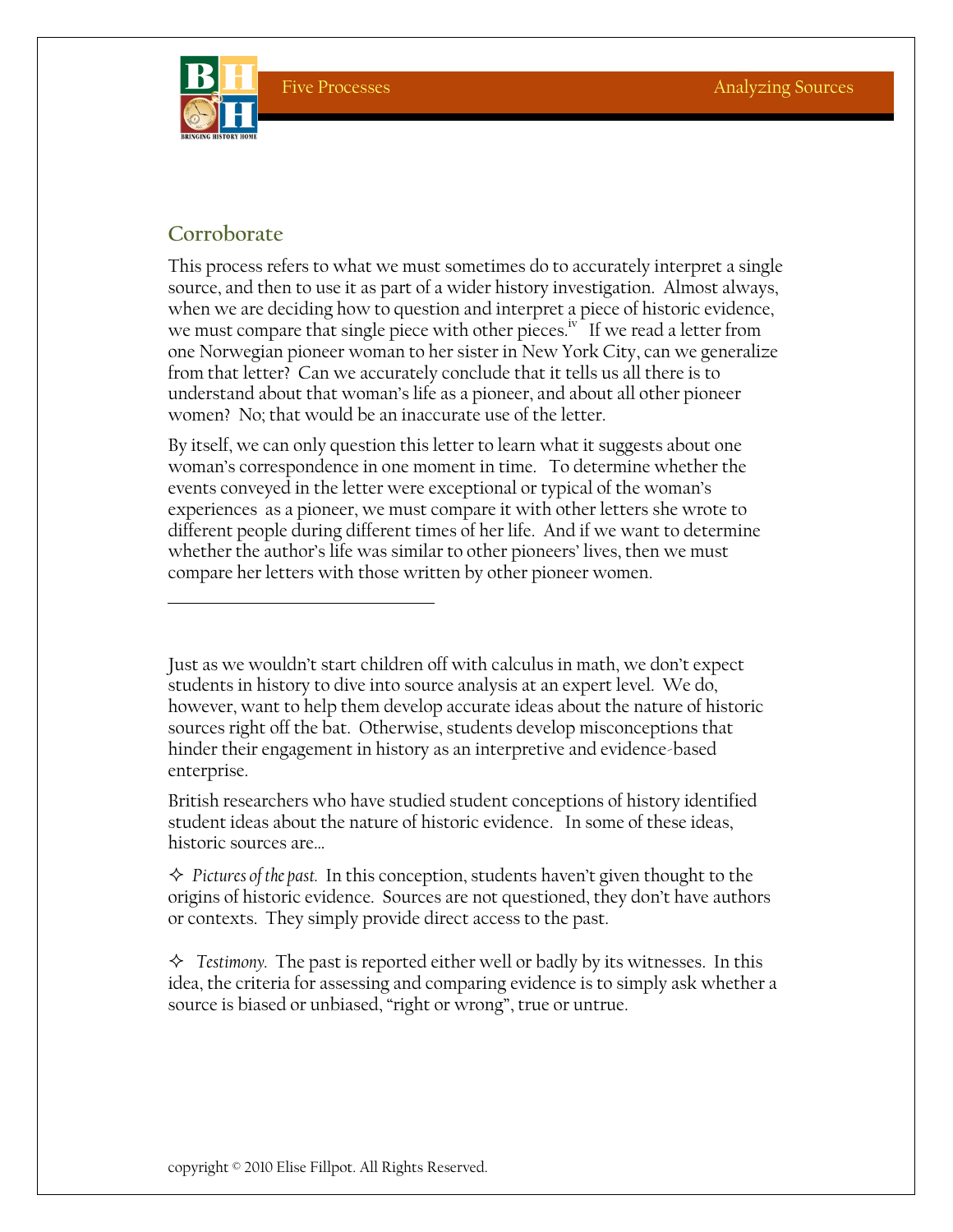

 *Scissors and Paste.* The past can be probed even if no individual reporter gets it right: we can pick out true statements from different reports and piece together. This shares a similar misconception with the *Testimony* idea, in that students who hold this perception of historic evidence still perceive that history is a process of locating and discerning existing true statements,

 *Evidence in isolation and in context.* The weight evidence will bear depends on the questions we ask of it. Sources can be understood only in their historical context. We must know the creator's intent and the influence of the surrounding culture on the creator in order to accurately interpret a source. Rather than assessing evidence using a truth test, we assess evidence according to the questions we can accurately ask of it, taking into account the author and influences on the author.  $^{\rm v}$ 

This last concept of the nature of historic sources is the most powerful for students. It allows them to engage accurately in the nature of historic evidence and interpretation, and avoid simplistic true/untrue assessments of evidence. To guide you students successfully toward this powerful concept of history, you may wish to keep in mind the BHH distillation of misconceptions identified in existing research, and strategies for avoiding them. On the following pages, you will find tables that distill the SOCC strategies for interpreting a source accurately, and activities that will help your students develop expertise in analyzing sources.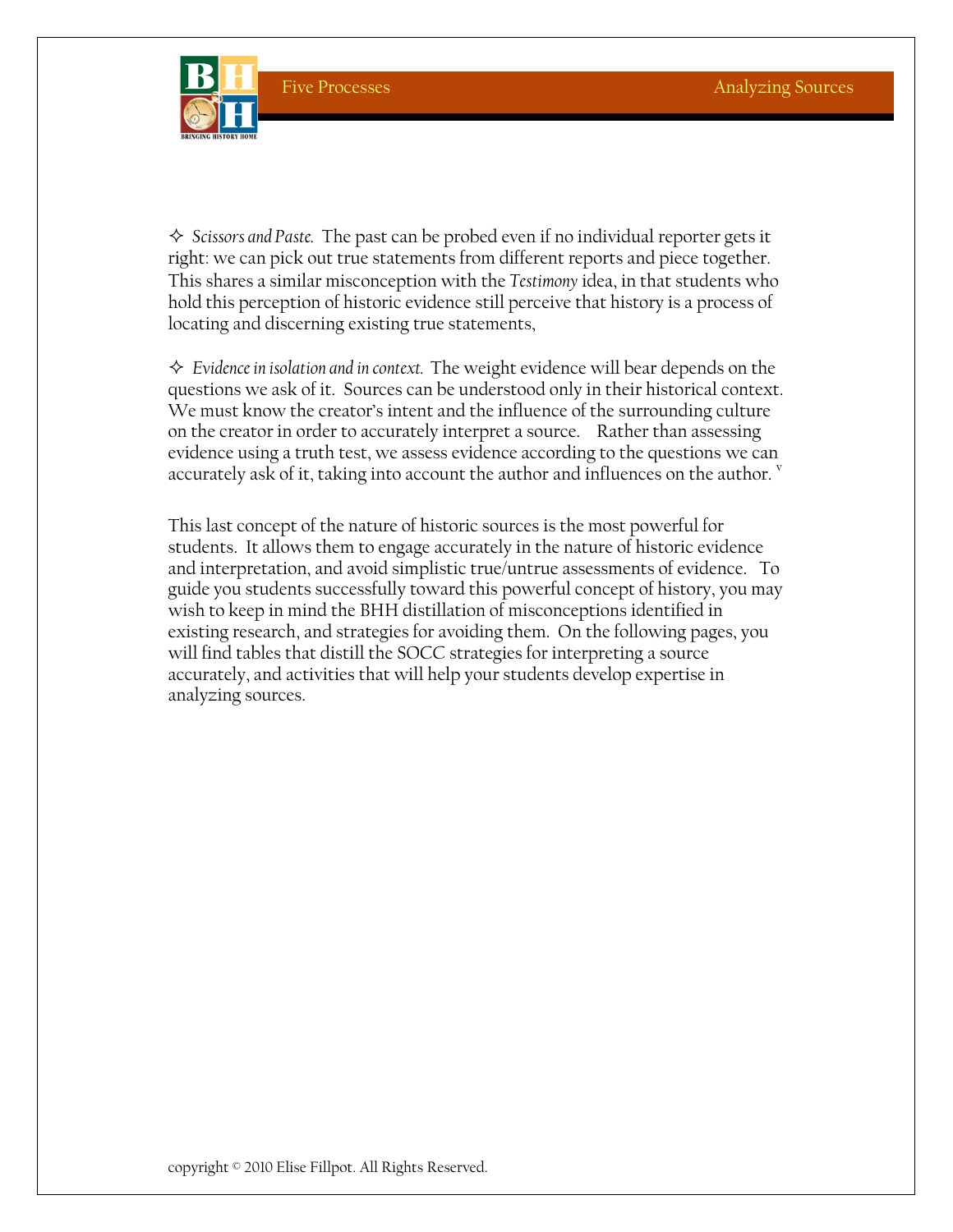

Five Processes Analyzing Sources

| Source                                                                        |                                                                                                                                                                                                                                                                                                                                                                                                                                                                                |  |
|-------------------------------------------------------------------------------|--------------------------------------------------------------------------------------------------------------------------------------------------------------------------------------------------------------------------------------------------------------------------------------------------------------------------------------------------------------------------------------------------------------------------------------------------------------------------------|--|
|                                                                               | Strategies to help students become good<br>pre-readers                                                                                                                                                                                                                                                                                                                                                                                                                         |  |
| <i>Creator(s)</i><br>Type of Evidence<br>Date created<br><i>Where created</i> | Stop and Source!!<br>Use this phrase to help students<br>remember to always begin by taking<br>inventory of evidence attributes in the<br>column $\leftarrow$ to the left.                                                                                                                                                                                                                                                                                                     |  |
|                                                                               | A Source has a Story, too.<br>Consider whether students can make use<br>of source attributes. Do they know<br>enough about the author and or type of<br>evidence to make use of it in interpreting<br>the piece of evidence? Do they know<br>enough about the authors' values,<br>perspectives, etc. to inform their reading of<br>the document? Choose pieces of evidence<br>that will help your students understand<br>why we source and how we can use that<br>information. |  |
|                                                                               | Avoid The Bias Bugaboo!!!<br>Help students understand that we use<br>sourcing to help us determine which pieces of<br>evidence are best suited to answer particular<br>questions, rather than to create a true-false<br>litmus test for evidence.                                                                                                                                                                                                                              |  |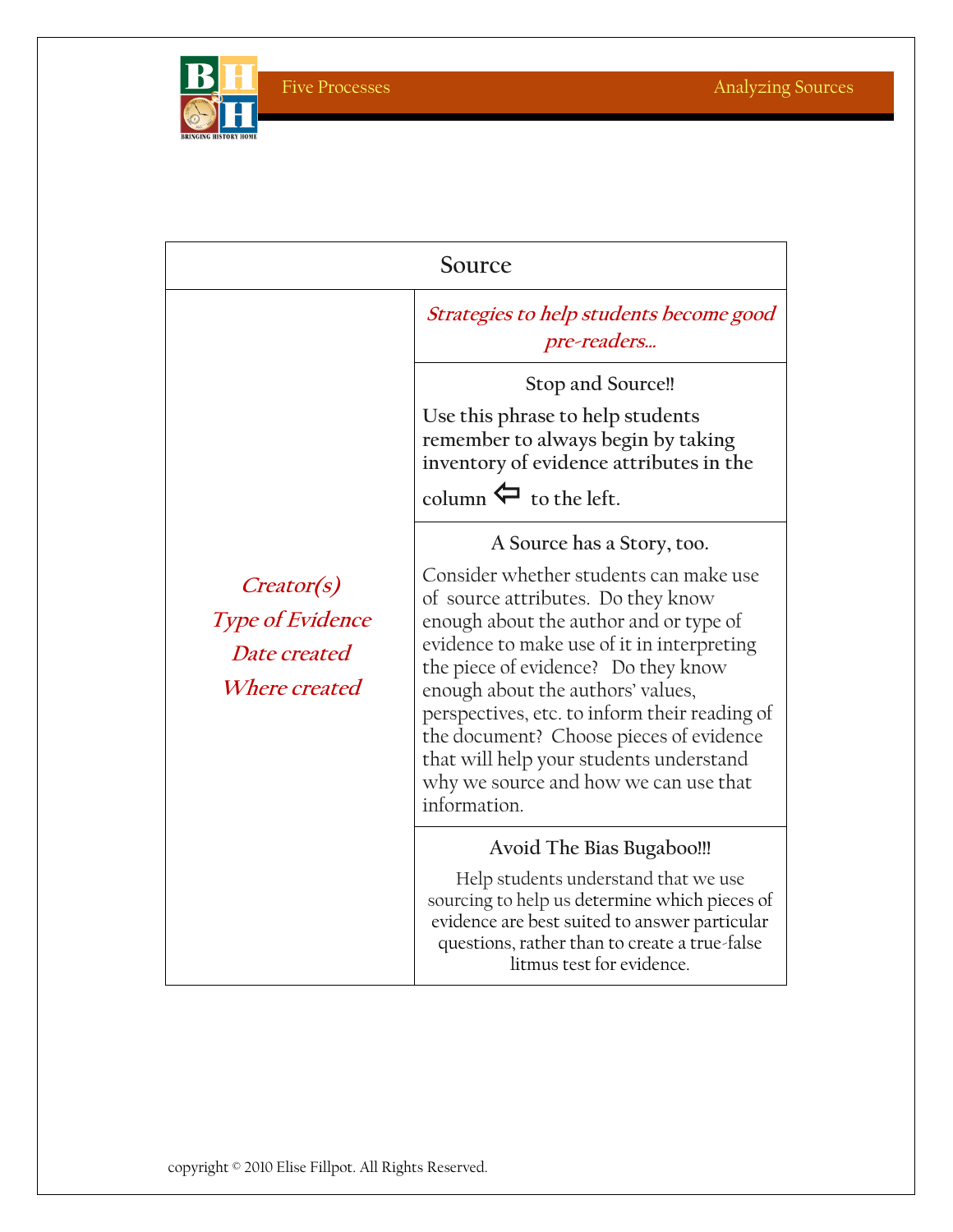

| Observe                                                                                                                                                    |                                                                                                                                                                                                                                                                                                                                         |  |
|------------------------------------------------------------------------------------------------------------------------------------------------------------|-----------------------------------------------------------------------------------------------------------------------------------------------------------------------------------------------------------------------------------------------------------------------------------------------------------------------------------------|--|
|                                                                                                                                                            | <i>Strategies to help students</i><br>become good observers                                                                                                                                                                                                                                                                             |  |
| List the elements in the<br><i>image or passage:</i><br>People<br><b>Things</b><br><b>Places</b><br><i><b>Animals</b></i><br><b>Environmental Elements</b> | View images in quadrants<br>to isolate the elements and<br>make a full inventory.                                                                                                                                                                                                                                                       |  |
|                                                                                                                                                            | Use literacy strategies to<br>support student's<br>decoding of written<br>evidence.                                                                                                                                                                                                                                                     |  |
|                                                                                                                                                            | Model your own process<br>of observation so students<br>learn to monitor their<br>thinking and recognize<br>when they are jumping to<br>conclusions and moving<br>beyond observing. Help<br>them recognize when they<br>make the leap to infer<br>something that cannot<br>accurately be inferred<br>without additional<br>information. |  |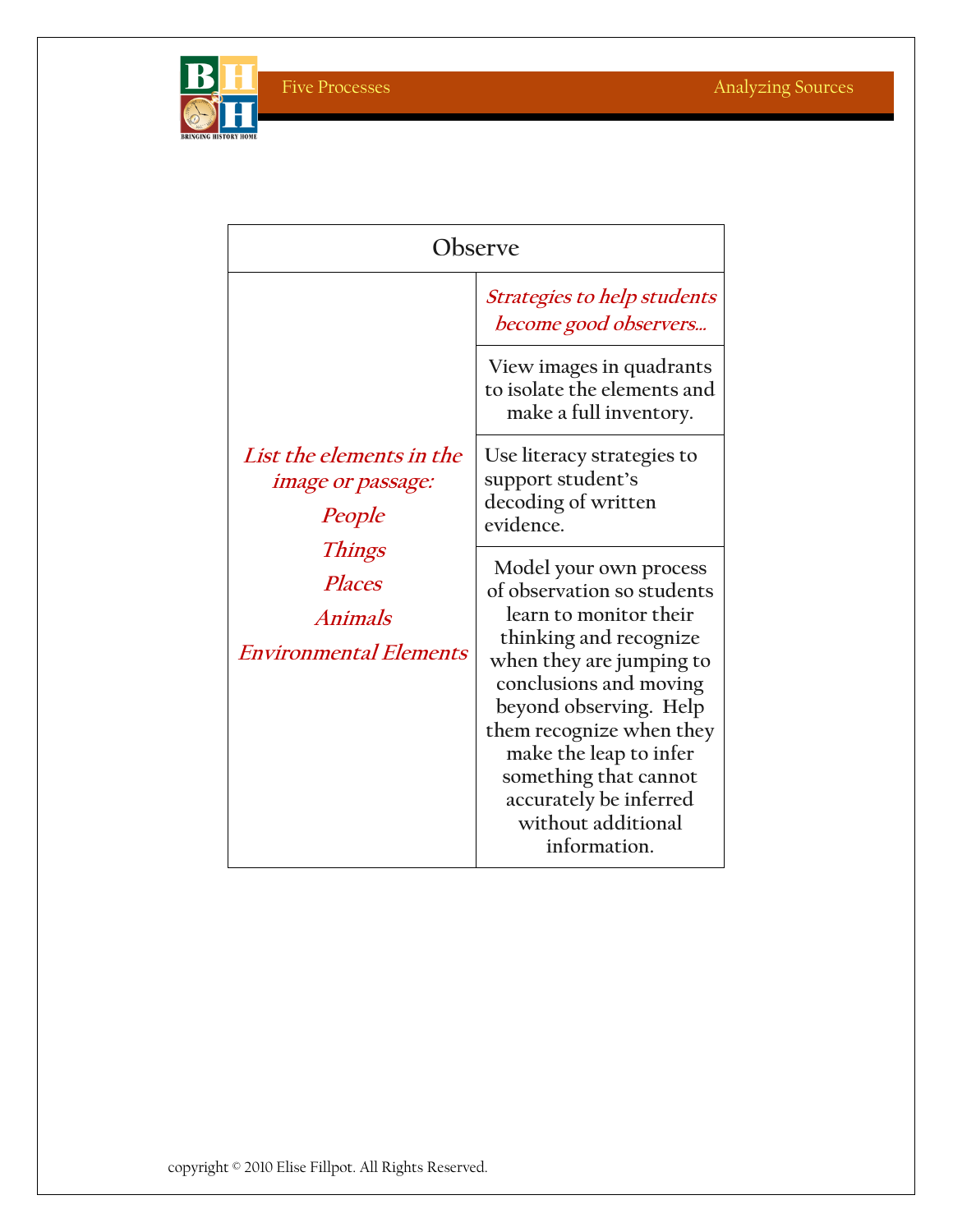

| Contextualize                                                   |                                                                                                                 |  |
|-----------------------------------------------------------------|-----------------------------------------------------------------------------------------------------------------|--|
| Creator(s)<br>Type of Evidence<br>Date created<br>Where created | To help students make use<br>of historic context to<br>decide how to question a<br>source                       |  |
|                                                                 | Conduct explorations that<br>continually move between<br>accounts and evidence,<br>details and themes.          |  |
|                                                                 | <b>Construct Timelines</b>                                                                                      |  |
|                                                                 | Predict and Infer                                                                                               |  |
|                                                                 | Select sets of evidence that<br>inform secondary<br>sources/accounts.                                           |  |
|                                                                 | Map historic trends, events,<br>movements, populations,<br>business centers, etc.                               |  |
|                                                                 | Frequently conduct brief<br>reviews of learning                                                                 |  |
|                                                                 | Explore related themes!<br>Students use analogy and<br>direct connections to make<br>their way into new topics. |  |

copyright © 2010 Elise Fillpot. All Rights Reserved.